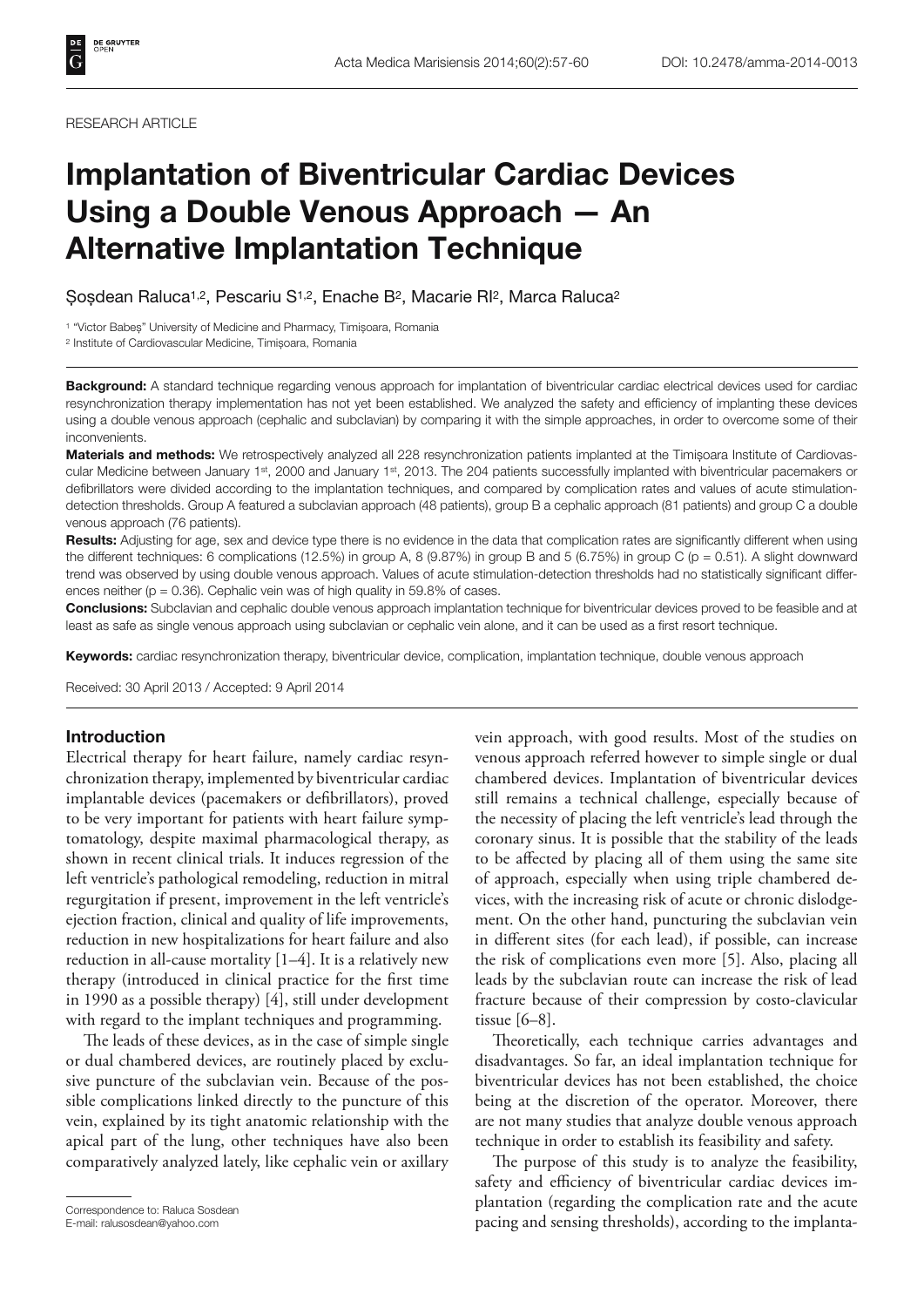tion technique, comparing subclavian approach, cephalic approach and double venous (both subclavian and cephalic) approach.

### **Methods**

All 228 resynchronization patients from the Timișoara Institute of Cardiovascular Medicine between January 1st, 2000 and January 1st, 2013 were retrospectively included in the study. Two hundred and four patients were successfully implanted with biventricular pacemakers or defibrillators, meanwhile for the remaining 24 patients (10.5%), the coronary sinus failed to be cannulated or the coronary sinus lead failed to be placed. Patients successfully implanted with biventricular devices were divided according to the implantation techniques, and compared by complication rates, and values of acute pacing and sensing thresholds. They were split in 3 groups according to the implantation technique. Group A includes the procedures using the subclavian vein as single venous approach, group B the cephalic vein, and group C the double venous approach using both subclavian and cephalic vein.

Patients that underwent upgrade interventions were excluded because of the different timing of lead implantation.

All patients included in the study fulfilled the classic criteria recommended by current guidelines for implantation of the biventricular device in order to accomplish cardiac resynchronization therapy, meaning dilated cardiomyopathy with left ventricle ejection fraction ≤35%, NYHA class III, IV, QRS length ≥120 ms for sinus rhythm and ≥130 ms for atrial fibrillation  $[9]$ .

The implant procedures were performed under local anesthesia with lidocaine 1% and antibiotic protection. For the cephalic approach, an incision usually in the left delto- pectoral groove was made, revealing the cephalic vein, and a small longitudinal venotomy was made with distal ligaturation in order to prevent bleeding. For the subclavian approach the modified Seldinger technique was used for puncturing the subclavian vein. For the double venous approach that will be described further on, usually a metallic guide wire (used for Seldinger type puncture) was first introduced using the cephalic vein. After that, the subclavian vein was punctured, using the guide wire in the cephalic vein as radiologic landmark, and then another metallic guide wire was placed. The right ventricle lead

was introduced using the cephalic vein, maintaining the guide wire in place. Using the guide wire placed directly in the subclavian vein, a 9–9,5F peel away type sheath with valves was placed at this level, and a coronary sinus approach peel away sheath was placed through it. A venography of the coronary sinus and its branches was performed by using an Amplats type angiography guide wire catheter introduced through the coronary sinus sheath. The OTW (over the wire) type left ventricle lead was placed in the target vein, using an angioplasty guide wire, after withdrawal of the Amplats guide wire. Thereafter, the introducer system and the two peel away sheaths were withdrawn. Generally, the right atrium sheath was introduced by the cephalic vein route. In case of a too narrow cephalic vein, an introducer with peel away sheath was used. The leads were attached to the device and finally a two layer suture was performed.

The information regarding patients' characteristics, intervention parameters, as well as information regarding the complications that were encountered and needed intervention, were taken from the implant registers from the 2000–2013 period.

As for statistical analysis, characteristics of patients are expressed as mean ± 1 standard deviation or as a number and percentage, as appropriate. Variables were compared using Student's t-test. A multivariate logistic regression model was fitted in order to test the null hypothesis that there is no difference in the analyzed values between the groups. Covariables were used to control for confounders and effect modification. A p value  $< 0.05$  was considered significant. All analyses were performed by using STATA version 12.0 (STATACorp, College Station, TX).

All the investigations were in accordance with the Declaration of Helsinki.

#### **Results**

Patients included in the study received either biventricular pacemakers or biventricular defibrillators, with 2 (107, 52.45%) or 3 leads (97, 47.55%) respectively. From the 2 lead devices, 57.95% were implanted to patients with atrial fibrillation, and the remaining 42.05% to patients with sinus rhythm (VDD type). Their characteristics are described in Table I.

Regarding the double venous approach group, in 14 patients with 3 lead devices, the third lead was placed us-

Table I. Patient characteristics

| Patients         | Group A<br>48 (23,53%) |                  | Group B |              | Group C |                   | p value  |
|------------------|------------------------|------------------|---------|--------------|---------|-------------------|----------|
| Number (Percent) |                        |                  |         | 81 (39.7%)   |         | 74 (36.27%)       | p < 0.05 |
| Age              |                        | $61,54 \pm 9,89$ |         | $61.2 + 9.4$ |         | $61.27 \pm 10.23$ |          |
| Sex              | Men                    | Women            | Men     | Women        | Men     | Women             | p < 0.05 |
|                  | 62.5%                  | 37.5%            | 93.82%  | 6.17%        | 85.13%  | 14.86%            |          |
| Device type      | 2 leads                | 3 leads          | 2 leads | 3 leads      | 2 leads | 3 leads           | p < 0.05 |
|                  | 39.58%                 | 60.42%           | 72.84%  | 27.16%       | 37.83%  | 62.17%            |          |
| Pacemaker        | 37.5%                  | 47.92%           | 70.37%  | 18.52%       | 35.13%  | 41.9%             | p < 0.05 |
| Defibrillator    | 2.08%                  | 12.5%            | 2.47%   | 8.64%        | 2.7%    | 20.27%            |          |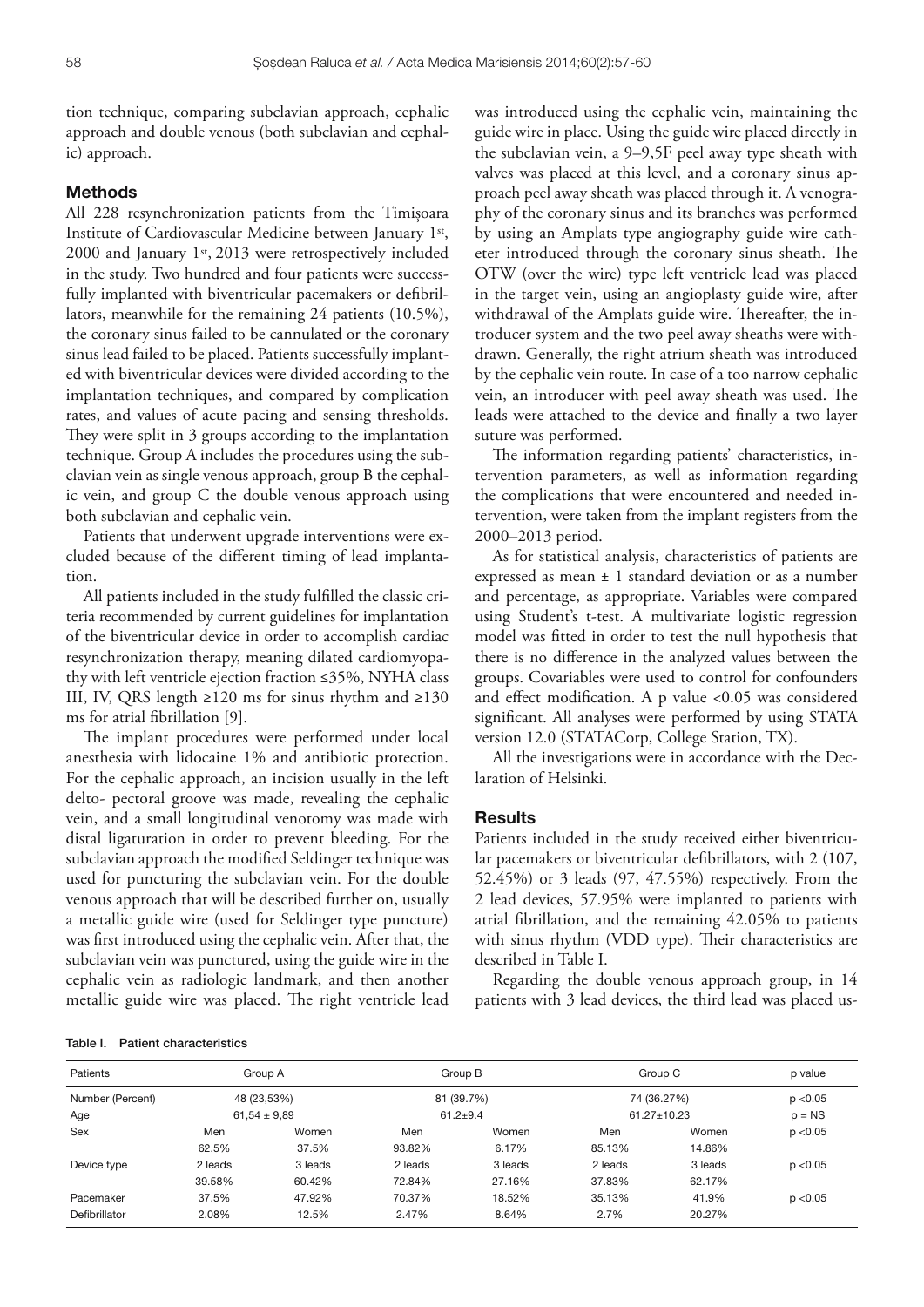| Complications                       | Group A                  | Group B         | Group C  | Total      |
|-------------------------------------|--------------------------|-----------------|----------|------------|
| Total                               | 6(12.5%)                 | 8 (9.87%)       | 5(6.75%) | 19 (9.31%) |
| Right atrial lead displacement      | 2(4.16%)                 | $\qquad \qquad$ |          | 2(0.98%)   |
| Right ventricular lead displacement | $\overline{\phantom{m}}$ | 1 (1.23%)       |          | 1(0.49%)   |
| Coronary sinus lead displacement    | 2(4.16%)                 | $3(3.70\%)$     | 3(4.05%) | 8 (3.92%)  |
| Right atrial lead fracture          |                          |                 |          | -          |
| Right ventricular lead fracture     | $\qquad \qquad$          | 1 (1.23%)       | -        | 1(0.49%)   |
| Coronary sinus lead fracture        |                          | 1 (1.23%)       |          | 1(0.49%)   |
| Device exteriorization              | 1(2.08%)                 | 2(2.46%)        | 1(1.35%) | 4 (1.96%)  |
| Airway injury                       | $\qquad \qquad$          |                 | 1(1.35%) | 1(0.49%)   |
| Coronary sinus injury               | 1(2.08%)                 | -               |          | 1(1.49%)   |

ing the subclavian vein, because of the low quality of the cephalic vein.

Overall, the acute pacing threshold had a mean value of 2.03  $\pm$  1.61 V (1.98  $\pm$  1.63 for group A, 2.17  $\pm$  1.82 for group B and  $1.87 \pm 1.24$  for group C) and the acute sensing threshold  $13.59 \pm 6.27$  mV ( $12.57 \pm 4.95$  for group A,  $14.25 \pm 6.57$  for group B and  $13.13 \pm 6.52$  for group C) (Figure 1). There is no evidence in the data that pacing values ( $p = 0.15$ ) and sensing values ( $p = 0.79$ ) are significantly different when using the different implantation techniques, after adjusting for age, sex and device type.

We encountered a number of 19 acute (during the intervention and until 48 hours after) and chronic complications that required intervention. These are presented in detail in Table II.

Adjusting for age, sex and device type, there were no statistically significant differences between the groups regarding the complication rate.

The cephalic vein had a high quality in 59.8% of the studied patients, a low quality in 13.23% and it was unapproachable in 12.25%. In 14.72% its approach was not tempted. Therefore in 8.81% of the studied patients, the subclavian vein approach alone was used as an alternative technique.

Fifty-four (73%) of the double venous approach implant procedures were accomplished between 2008–2013, representing 66.7% of the total number of interventions for cardiac resynchronization therapy in this period.

# **Discussion**

The results of this retrospective study are consistent with the results of other studies. According to those studies, the cephalic vein single approach proved to be as safe as the routinely used subclavian vein single approach both for simple and for biventricular devices. Tse HF et al. [10] described the safety of the cephalic vein approach with cephalic venography for simple devices, and Calkins H et al. [11] obtained similar results by using the axillary vein with venography comparing with cephalic vein approach. Regarding cardiac resynchronization therapy, Romeyer-Bouchard C et al. [12] described the feasibility of biventricular device implantation using a modified right cephalic vein approach technique with 3 guide wires and

one introducer. This triple cephalic vein access succeeded in 80% of the sinus rhythm patients included in the study. The authors report a number of 10 complications (10.1%), consisting in lead dislodgements, local infection, phrenic nerve stimulation, and pneumothorax. Ussen B et al. [13] compared biventricular devices' implantation using the cephalic vein approach (the usual unmodified technique, which we also used in our study) to the subclavian approach (with different punctures for each lead). Cephalic vein approach succeeded in 54 out of 61 patients in which this approach was tempted. The differences in complication rate — 3.3% in the cephalic group vs. 4.6% in the subclavian group — and in acute and chronic pacing and sensing thresholds —  $1.6 \pm 1.0$  V vs  $1.3 \pm 0.8$  V and  $1.9$  $\pm$  1.6 V vs 1.4  $\pm$  0.6 V, respectively — were statistically insignificant. The values of acute thresholds were similar in our study. The combined approach was mentioned in their study among both cephalic and subclavian approach groups in case of difficulty/failure when using one of the two techniques.

There is little data regarding the double venous approach, even if separate approach sites for each lead is mentioned in the specialty literature, in order to lower friction between the leads and to lower the risk of lead displacement [5,6]. To our knowledge, the use of double venous approach is reported in studies especially in case of failure of lead placement by single vein approach, for various reasons. The results of our study support the use of this technique as first resort technique, given the favorable theoretical data and the observation of a downward trend in the number of complications linked to this implantation technique in the study. This is important given the fact that complications of the implant procedures are still a problem nowadays. We described here a feasible and safe double venous approach implantation technique that was increasingly used in the past few years for patients implanted at the Timișoara Institute of Cardiovascular Diseases. The aim was to avoid pneumothorax while puncturing the subclavian vein by radiologic guidance controlled by the metallic guide wire placed in the cephalic vein, and also to avoid the tendency of lead destabilization, especially the coronary sinus lead.

The total percent of complications of 9.31% fits in the 4–10% interval described in the literature [14–16].